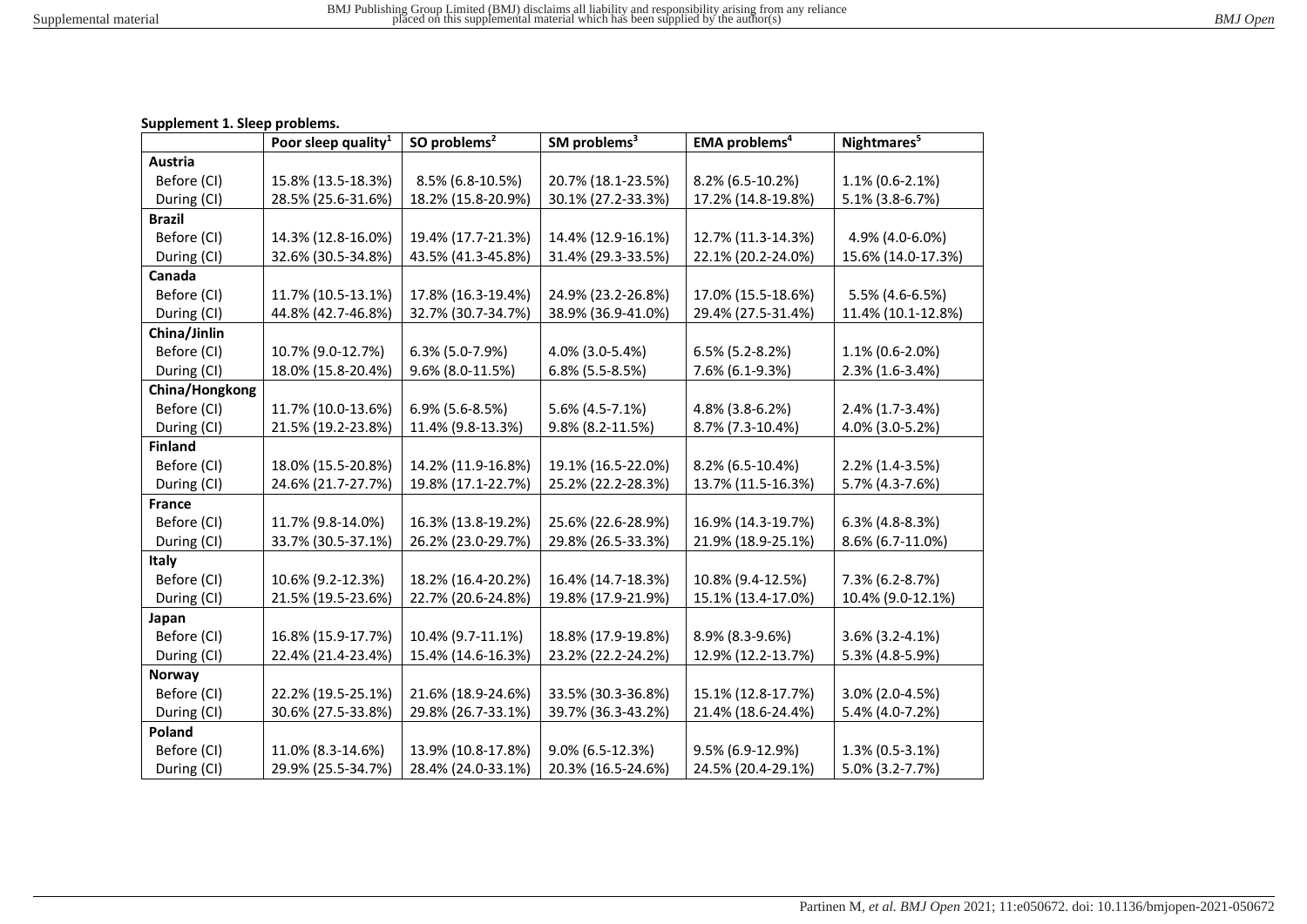| Sweden                |                     |                    |                    |                    |                    |
|-----------------------|---------------------|--------------------|--------------------|--------------------|--------------------|
| Before (CI)           | 16.0% (13.3-19.1%)  | 13.8% (11.3-16.7%) |                    | 12.0% (9.6-14.8%)  | $1.0\%$ (0.4-2.2%) |
| During (CI)           | 30.7% (27.2-34.5%)  | 24.6% (21.4-28.2%) |                    | 21.4% (18.3-24.8%) | $6.2\%$ (4.5-8.4%) |
| <b>United Kingdom</b> |                     |                    |                    |                    |                    |
| Before (CI)           | 16.6% (14.5-18.8%)  | 14.1% (12.1-16.2%) | 21.7% (19.4-24.2%) | 12.2% (10.4-14.2%) | $1.6\%$ (1.0-2.5%) |
| During (CI)           | 52.7% (49.7-55.6%)  | 37.3% (34.4-40.2%) | 44.5% (41.6-47.5%) | 33.0% (30.2-35.8%) | 12.8% (10.9-14.9%) |
| <b>USA</b>            |                     |                    |                    |                    |                    |
| Before (CI)           | $9.2\%$ (7.6-11.2%) | 13.5% (11.6-15.8%) | 17.4% (15.2-19.9%) | 17.4% (15.2-19.9%) | 16.8% (14.6-19.2%) |
| During (CI)           | 23.5% (21.0-26.2%)  | 23.9% (21.4-26.6%) | 27.6% (25.0-30.5%) | 25.1% (22.5-27.9%) | 23.6% (21.1-26.3%) |

<sup>1</sup> Proportion reporting sleep quality "rather badly" or "badly". <sup>2</sup> Proportion reporting sleep onset (SO) problems 3+ days/week. <sup>3</sup> Proportion reporting sleep maintenance (SM) problems 3+ day/week. <sup>4</sup> Proportion reporting early morning awakening (EMA) problems 3+ days/week. <sup>5</sup> Proportion reporting nightmares 3+ nights/week. CI: 95% confidence interval. <sup>6</sup> Missing data.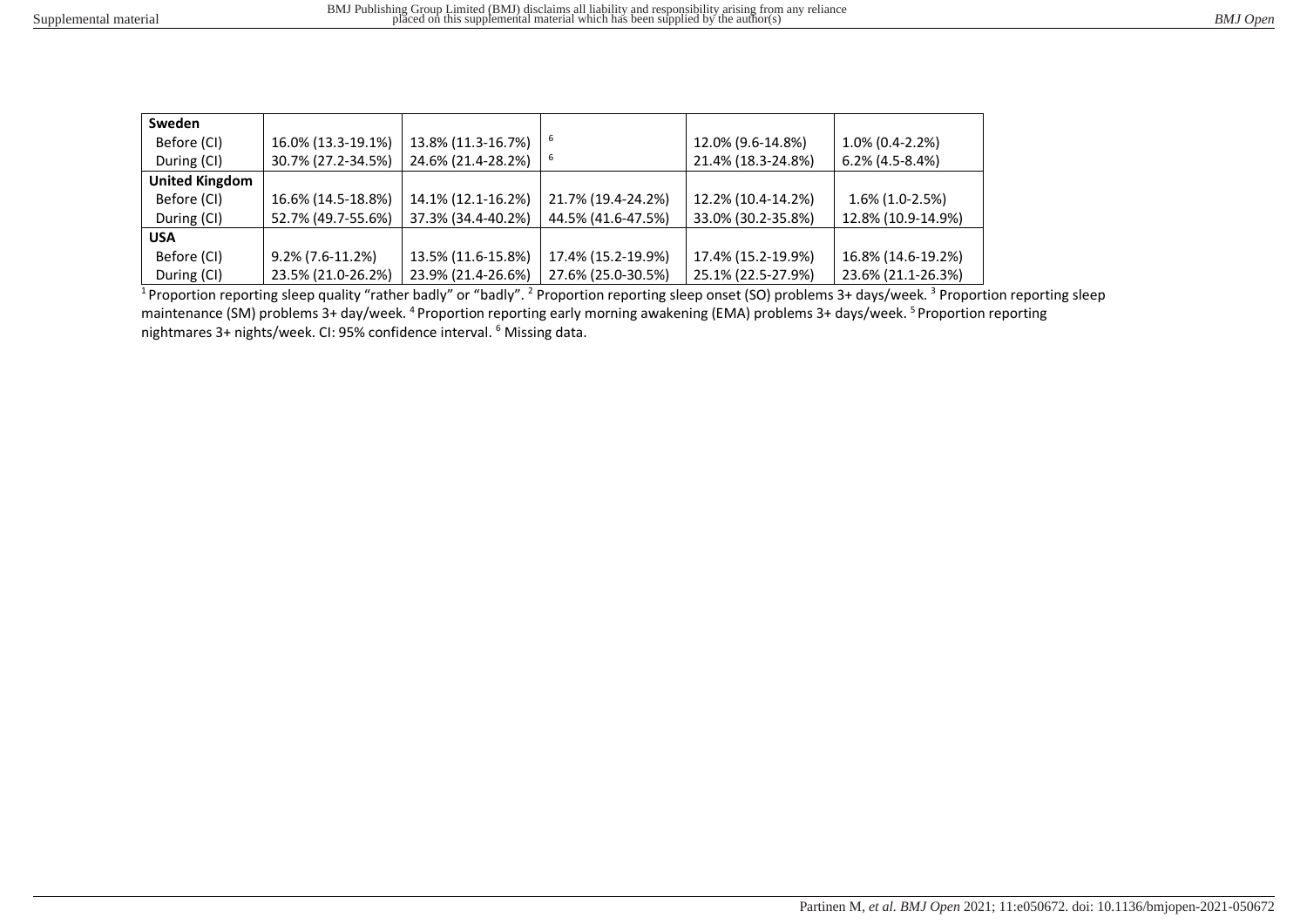## **Supplement 2. Daytime problems and hypnotic use.**

|                | Fatigue <sup>1</sup> | <b>Excessive sleepiness<sup>2</sup></b> | Falling asleep during daytime <sup>3</sup> | Hypnotic use <sup>4</sup> |
|----------------|----------------------|-----------------------------------------|--------------------------------------------|---------------------------|
| Austria        |                      |                                         |                                            |                           |
| Before (CI)    | 20.8% (18.2-23.6%)   | 18.4% (16.0-21.2%)                      | 21.6% (19.0-24.4%)                         | 2.4% (1.6-3.7%)           |
| During (CI)    | 28.2% (25.3-31.3%)   | 26.5% (23.6-29.5%)                      | 30.5% (27.8-33.7%)                         | 3.7% (2.6-5.1%)           |
| <b>Brazil</b>  |                      |                                         |                                            |                           |
| Before (CI)    | 27.8% (25.8-29.9%)   | 24.4% (22.5-26.4%)                      | 26.0% (24.0-28.0%)                         | 7.1% (6.0-8.3%)           |
| During (CI)    | 37.4% (35.2-39.6%)   | 35.2% (33.1-37.4%)                      | 32.2% (30.2-34.4%)                         | 9.9% (8.6-11.4%)          |
| Canada         |                      |                                         |                                            |                           |
| Before (CI)    | 17.9% (16.4-19.6%)   | 12.4% (11.1-13.8%)                      | 10.9% (9.7-12.3%)                          | $6.6\%$ (5.7-7.8%)        |
| During (CI)    | 28.5% (26.6-30.5%)   | 20.3% (18.6-22.0%)                      | 20.2% (18.5-22.0%)                         | 8.7% (7.5-9.9%)           |
| China/Jinlin   |                      |                                         |                                            |                           |
| Before (CI)    | 10.3% (8.6-12.2%)    | 9.7% (8.1-11.6%)                        | 15.1% (13.1-17.4%)                         | 1.2% (0.7-2.1%)           |
| During (CI)    | 12.8% (10.9-14.9%)   | 11.7% (9.9-13.7%)                       | 15.5% (13.5-17.8%)                         | 1.4% (0.8-1.0%)           |
| China/Hongkong |                      |                                         |                                            |                           |
| Before (CI)    | 23.1% (20.8-25.5%)   | 18.9% (16.8-21-1%)                      | 10.5% (8.9-12.3%)                          | 3.2% (2.4-4.4%)           |
| During (CI)    | 27.8% (25.4-30.4%)   | 24.4% (22.1-26.9%)                      | 16.0% (14.0-18.1%)                         | 4.3% (3.3-5.6%)           |
| <b>Finland</b> |                      |                                         |                                            |                           |
| Before (CI)    | 20.6% (18.0-23.6%)   | 22.8% (20.0-25.8%)                      | 12.9% (10.7-15.4%)                         | 10.1% (8.2-12.4%)         |
| During (CI)    | 27.6% (24.6-30.8%)   | 28.4% (25.3-31.6%)                      | 19.8% (17.2-22.7%)                         | 10.4% (8.4-12.7%)         |
| <b>France</b>  |                      |                                         |                                            |                           |
| Before (CI)    | 14.7% (12.3-17.4%)   | 7.4% (5.7-9.5%)                         | 12.1% (9.9-14.6%)                          | 4.0% (2.8-5.7%)           |
| During (CI)    | 19.7% (16.9-22.9%)   | 8.6% (6.7-10.9%)                        | 17.3% (14.6-20.4%)                         | 4.1% (2.9-5.9%)           |
| Italy          |                      |                                         |                                            |                           |
| Before (CI)    | 19.6% (17.7-21.6%)   | 17.1% (15.4-19.1%)                      | 13.4% (11.8-15.1%)                         | $3.1\%$ (2.4-4.1%)        |
| During (CI)    | 21.9% (20.7-22.7%)   | 19.9% (18.0-22.0%)                      | 15.8% (14.1-17.7%)                         | 4.8% (3.8-6.0%)           |
| Japan          |                      |                                         |                                            |                           |
| Before (CI)    | 19.9% (19.0-20.9%)   | 15.0% (14.2-15.9%)                      | 10.3% (9.6-11.0%)                          | 4.6% (4.2-5.2%)           |
| During (CI)    | 21.7% (20.7-22.7%)   | 18.1% (17.2-19.0%)                      | 13.4% (12.6-14.2%)                         | 5.2% (4.7-5.8%)           |
| Norway         |                      |                                         |                                            |                           |
| Before (CI)    | 26.1% (23.1-29.2%)   | 23.5% (20.7-26.5%)                      | 21.5% (18.8-24.5%)                         | 8.2% (6.5-10.3%)          |
| During (CI)    | 34.2% (31.0-37.6%)   | 31.4% (28.2-34.7%)                      | 29.9% (26.9-33.2%)                         | 11.6% (9.5-14.0%)         |
| Poland         |                      |                                         |                                            |                           |